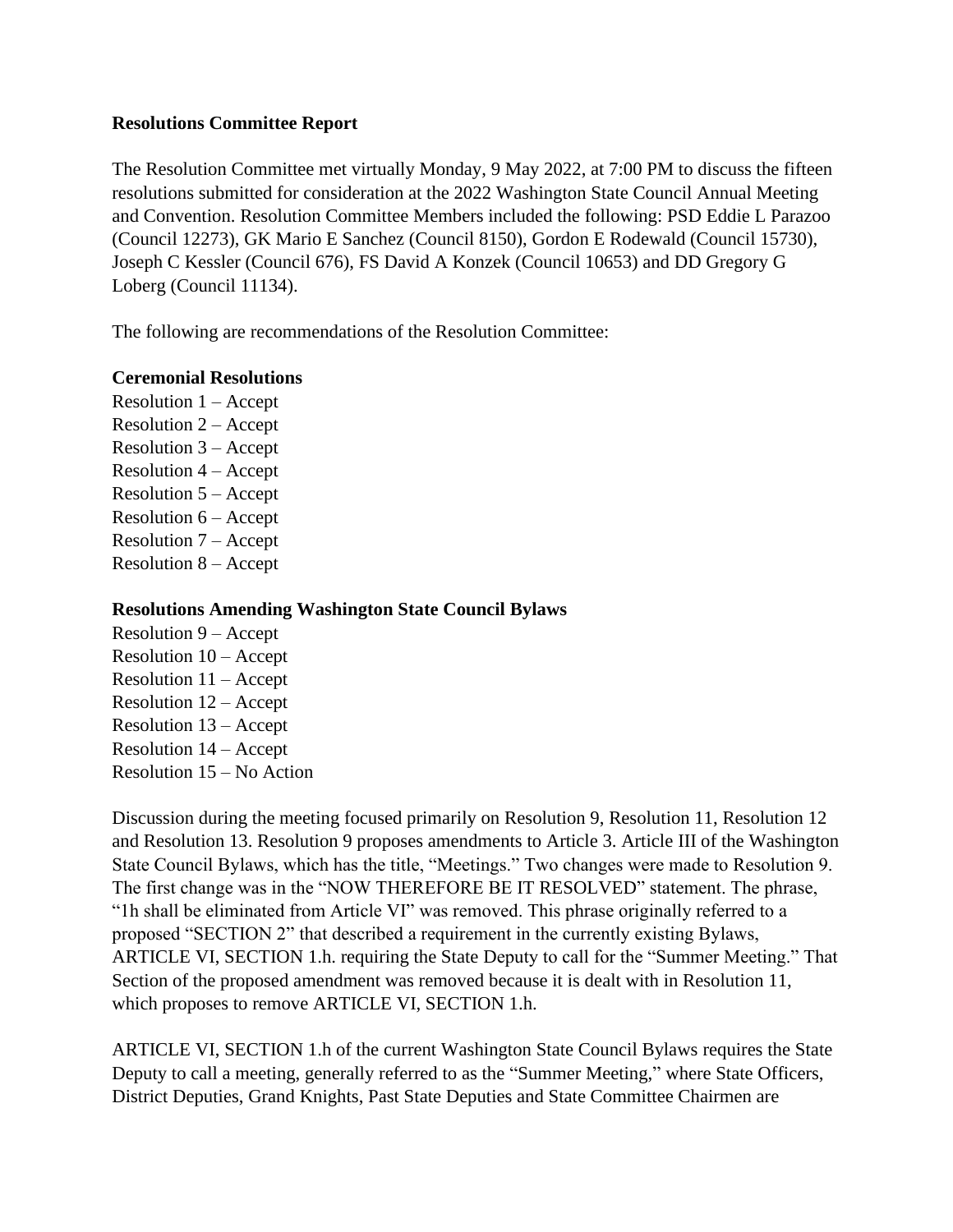expected to be in attendance. Resolution 11 proposes to eliminate the requirement for the Summer Meeting. There are a number of reasons for this proposal:

- 1. The Supreme Council has directed the State Councils to provide two training meetings for District Deputies. These meetings are paid for by the Supreme Council.
- 2. The cost borne by Councils sending Grand Knights, other Council officers and committee chairmen as well as others has become an excessive burden for Councils because of the cost for hotels, meals and transportation.
- 3. The Washington State Council subsidized part of the costs for the "Summer Meeting."
- 4. Regional meetings, where there are significantly fewer participants, provide a more productive venue where State Officers and other instructors can interact more closely with Grand Knights, Financial Secretaries and other Council personnel. The cost for regional meetings is borne by the Washington State Council rather than the individual Councils.
- 5. Unless participating with presentations, there is limited value added to the membership in general by including all State Committee Chairmen in the "Summer Meeting."
- 6. While Past State Deputies have considerable experience that can be imparted to the membership through one-on-one conversations, there are other venues where this can be accomplished at less cost, which is incurred by the Washington State Council.

The "Summer Meeting" is being replaced by the Supreme Council sponsored District Deputy Training Meeting. The Supreme Council pays for the costs of training District Deputies. A second District Deputy Training Meeting, also sponsored by and paid for by the Supreme Council, will occur during December.

The Washington State Council believes that Financial Secretaries, along with the Grand Knights, provide the path to Council success. Financial Secretaries are nominated by the individual Councils. However, Financial Secretaries are appointed by the Supreme Knight. The Washington State Council is therefore including training for Financial Secretaries concurrent with the first District Deputy Training Meeting, which will be conducted during July of each year because of the complexity of the duties Financial Secretaries have accepted. The cost for the training is borne by the Washington State Council; however, Councils pay for lodging, meals and the cost for transportation to the training site.

Resolution 12 proposes an increase in the Washington State Council per capita paid by Councils based on the number of members excluding Honorary Life Members and members with disability exemptions. The discussion by Resolution Committee Members focused on the history of per capita increases with the last increase being in 2003, inflationary factors and other budget and service-related issues. There is a general consensus among committee members that a per capita increase is necessary but that there should be a clear, graphical presentation illustrating reasons for the increase and impact if an increase is not accepted by the Washington State Council members at the Washington State Council Annual Meeting.